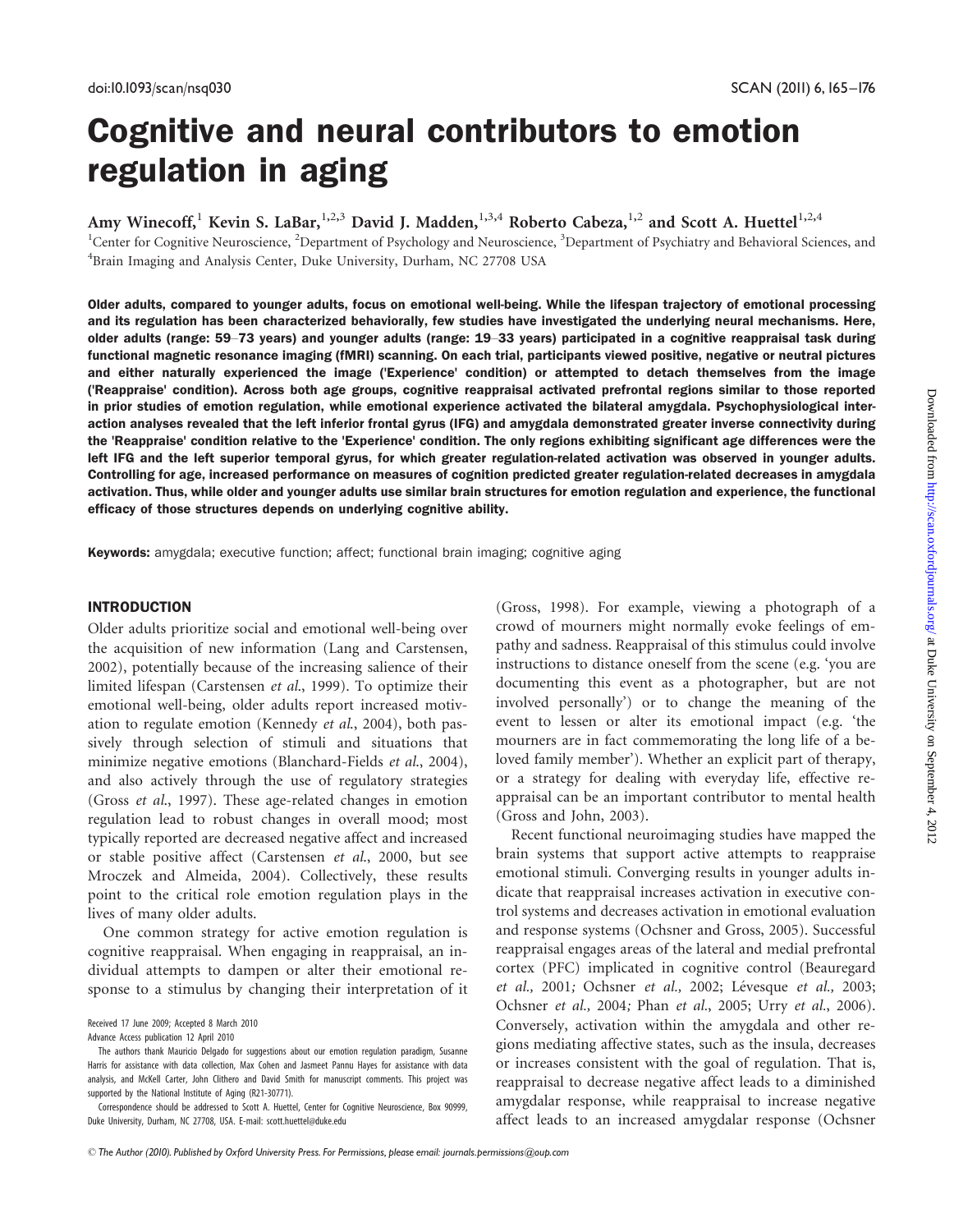et al., 2004). Other emotion regulation strategies may involve different neural mechanisms. For comparison, expressive suppression in response to negative emotional content leads to slower responses in prefrontal cortex and increased activation in the insular cortex and amygdala (Goldin et al., 2008).

The engagement of PFC during cognitive reappraisal-as heretofore demonstrated in younger adults-raises important questions for applications to aging. Lateral and orbital PFC are among the regions exhibiting the greatest structural and functional decline in healthy aging (Raz et al., 2004). Yet, older adults report frequent and effective emotion regulation. Only a handful of previous functional magnetic resonance imaging (fMRI) studies have explored cognitive reappraisal in older adults (Urry et al., 2006; van Reekum et al., 2007; Urry et al., 2009); however, none of these studies included a comparison group of young adults, thereby precluding the identification of age effects. Urry and colleagues (2006) instructed a sample of older adults to reappraise, experience naturally or increase their emotional response to negatively valenced photographs. Consistent with data from previous studies in younger adults, decreasing negative affect led to attenuated activation in the amygdala and increased activation in the dorsomedial PFC. Yet, participants showing the greatest reappraisal-related decrease in amygdala activation also showed greater activation in the ventromedial PFC (not the medial and lateral regions more typically reported). Such ventromedial PFC activation may reflect regulatory control processes that rely on outcome-based processes responsible for creating stimulus–response or action–outcome contingencies, in contrast to description-based processes (e.g. semantic elaborations of emotional states or stimuli) that are implemented in dorsolateral PFC (Ochsner and Gross, 2007). If supported by direct group comparisons, such a shift in regulatory control would have important implications for understanding how older adults alter their emotional experience. Other recent investigations have shown reappraisal-related increases in activation of ventral and dorsal PFC (van Reekum et al., 2007; Urry et al., 2009), instead suggesting that neural mechanisms for regulation in older adults may be similar to those observed in younger adults.

Here we compared the neural mechanisms of cognitive reappraisal in younger and older adults. A first question explored whether older and younger adults would use similar brain structures to regulate and experience emotions. That is, would successful regulation be associated with increased lateral PFC and decreased amygdalar activation for both groups? A second question investigated whether individual differences in cognitive abilities would influence the activation in these regions. Behavioral research has demonstrated that older adults with superior cognitive abilities also exhibit the strongest positivity effect in a subsequent memory task for emotional pictures, but that this relationship dissipates under conditions of high cognitive

load (Mather and Knight, 2005). Furthermore, recent data suggest that improved executive functioning in older adults predicts successful inhibition of startle responses (Gyurak et al., 2009) and lateral prefrontal activation to emotional images (Krendl et al., 2009). Generalizing this perspective, do cognitive changes themselves drive changes in brain function, independently of age-related effects?

## **METHODS**

### **Participants**

The subject sample comprised 20 older adults between the ages of 59 and 73 years ( $M = 69$  years) and 22 younger adults between the ages of 19 and 33 years  $(M = 23$  years). Participants reported no history of neurological or psychiatric disorder and scored a 27 or above on the Mini-Mental State Examination (Folstein, Folstein and McHugh, 1975). The age groups were approximately matched on demographic variables including education (Table 1). Each person participated in two sessions on different days. The first session included a psychometric testing battery and training on our emotional reappraisal paradigm, and the second session involved fMRI scanning. Participants were paid an average of approximately \$55. All participants provided written consent under a protocol approved by the Institutional Review Board of Duke University Medical Center.

#### Psychometric tasks

To provide a measure of cognitive functioning, participants completed a battery of tasks drawn from a concurrently conducted study of aging, cognition and decision making (Henninger et al., in press).

As tests of memory, they viewed a series of 16 words on a computer screen and read each word aloud. At the end of the series, they verbally recalled as many of those words as possible ('Immediate Memory' task). After a 20-min delay, participants again recalled as many words as they could ('Delayed Memory' task). Thereafter, participants completed a 'Recognition Memory' task in which the 16 target words and 16 lure words were presented on a computer screen. Participants evaluated whether each word was 'old' (e.g. from the original list) or 'new'.

Tests of executive function included measures of response time and working memory. In the 'Simple Reaction Time' task, participants were instructed to press the spacebar every time a white square appeared in the middle of the screen. In the 'Choice Response Time' task, participants were shown arrows pointing either to the left or to the right and were instructed to press the corresponding left or right button on the keyboard when the arrow appeared. Participants also completed a computerized 'Stroop' task in which they were shown the words 'art', 'game', 'red' and 'blue' in red and in blue text. Participants were instructed to press one button if the word was printed in blue text and another if it was printed in red text. Finally, participants performed 'Forward Digit Span and Backward Digit Span' tasks. In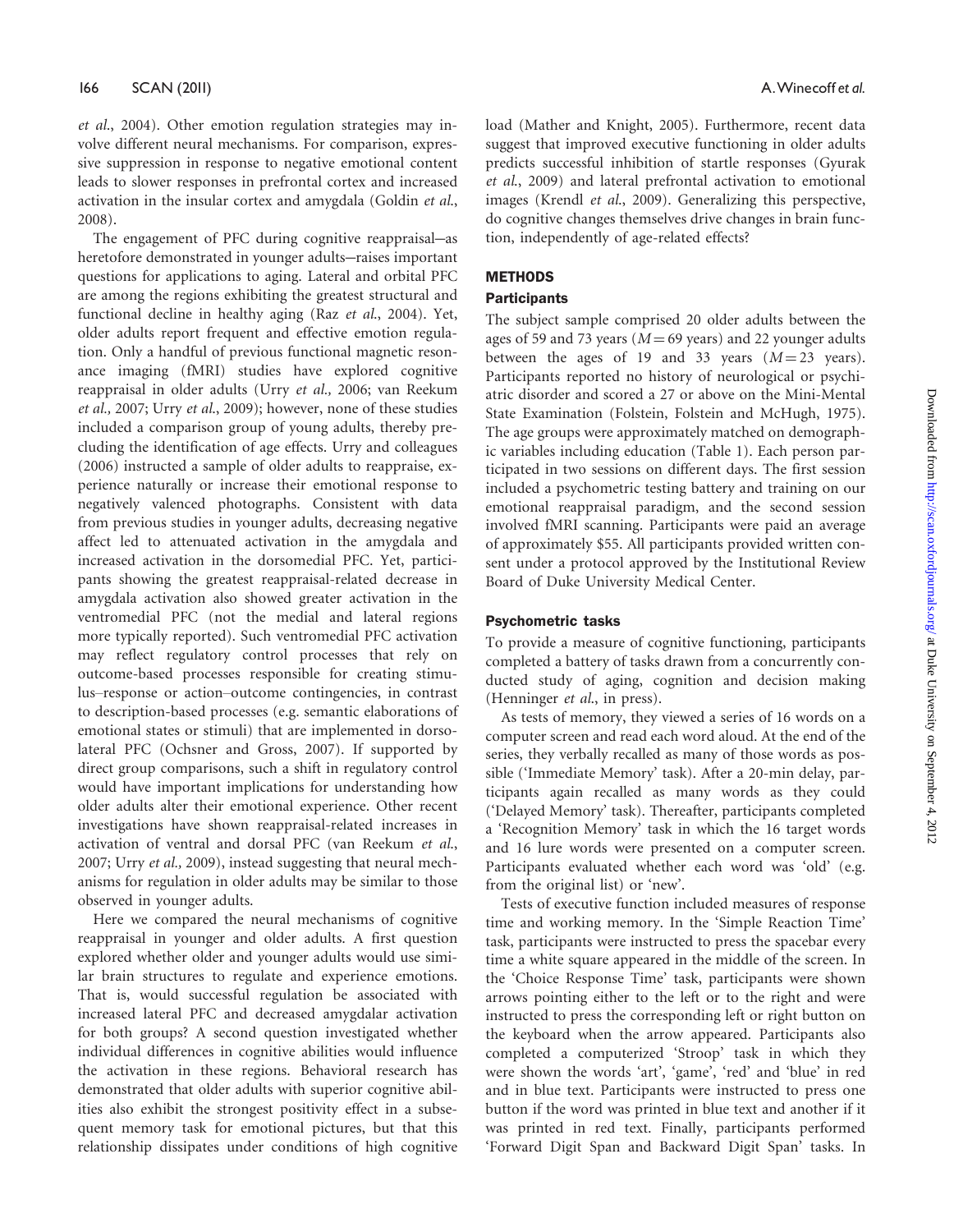Table 1 Demographic information about participant samples

|                              |      | Younger |      | <b>Older</b> |  |  |
|------------------------------|------|---------|------|--------------|--|--|
|                              | М    | (s.d.)  | М    | (s.d.)       |  |  |
| Characteristics by age group |      |         |      |              |  |  |
| Age                          | 23.1 | (4)     | 69   | (3.9)        |  |  |
| Education (years)            | 15.2 | (2.6)   | 17.1 | (2.6)        |  |  |
| <b>MMSE</b>                  | 29.6 | (0.5)   | 29.3 | (0.7)        |  |  |
| BDI                          | 2.5  | (2.7)   | 3.8  | (2.7)        |  |  |
| ERQ-R                        | 31.6 | (4.4)   | 32.7 | (4.6)        |  |  |
| ERQ-S                        | 12.7 | (3.8)   | 14.6 | (5.2)        |  |  |
| AIM                          | 57.9 | (18.3)  | 55.3 | (20.2)       |  |  |

MMSE, mini mental-state examination; BDI, Beck depression inventory; ERQ-R, ERQ-S, emotion regulation questionnaire, reappraisal and suppression subscales; AIM, affect intensity measure.

each, the participant listened to strings of numbers and then recited each string back to the experimenter in forward (or backward) order. Following two correct responses, the length of the string increased on the next trial. The task continued until the participant made errors on two consecutive trials.

For the memory tasks, performance was indexed by the number of words recalled or recognized in each condition. In the digit span tasks, performance was based on the number of correct inverse repetitions of number strings of increasing length. Performance on the simple and choice reaction time tasks was calculated as mean reaction time for correct choices. Stroop task performance included two elements, a value for accuracy on congruent trials minus accuracy on incongruent trials, and a value for mean reaction time difference between incongruent and congruent trials. Subjects were assigned z scores for each of these measures, relative to the mean and standard deviation of the younger subjects, and a single composite score was derived based on mean performance across all measures.

Participants also provided self-report measures of emotional functioning: the Beck Depression Inventory, the Emotion Regulation Questionnaire, and the Affect Intensity Measure (Gross and John, 2003; Beck, 1978; Larsen et al., 1987).

#### Cognitive reappraisal paradigm

Following cognitive testing, participants were trained in our emotion regulation task (Figure 1). Participants learned a reappraisal strategy that involved thinking of themselves as an emotionally detached and objective third party. During the training session, subjects verbalized how they were thinking about the image to the experimenter to ensure task compliance, but were instructed not to speak during the scanning session. All subjects reported that they understood the reappraisal strategy, and could implement that strategy for a set of novel photographs presented with the same timing as the fMRI experiment.

Each trial of this task began with a single photographic image that was negative, positive, or neutral in valence. All images were drawn from the International Affective Picture System (Lang et al., 2005). Images were categorized according to their standardized valence ratings: positive  $(M = 7.3)$ , neutral  $(M = 5.1)$ , negative  $(M = 2.5)$ . The positive and negative images were matched for arousal  $(M = 5.6$  and 5.4, respectively) and both categories were higher in arousal than the neutral images  $(M = 3.3)$ . The image remained on screen by itself for 2 s, whereupon a 2-s verbal cue indicated whether the participant was to experience his emotions naturally ('Experience' condition) or to decrease his emotional response to the image ('Reappraise' condition). The picture was then removed, to minimize confounding effects of eye movements associated with scanning of a visual image (van Reekum et al., 2007). The fixation cross and instruction cue appeared on the screen for 6 s. Subjects were instructed to continue implementing the cued strategy for the entire 6-s block. At the end of each trial, participants rated how negative or positive the image was using an 8-option non-verbal Manikin scale that remained on the screen for 4 s. The ordering of the scale (e.g. very positive to very negative or very negative to very positive) was counterbalanced between participants. A random inter-trial interval (0–8 s, uniformly distributed over 2-s intervals) was imposed between trials. The task was created using Psychtoolbox (Brainard, 1997; Pelli, 1997).

In the fMRI session, participants completed 60 positive image trials (30 'Experience' and 30 'Reappraise'), 60 negative image trials (30 'Experience' and 30 'Reappraise') trials, and 30 neutral image trials (all 'Experience'). Within each condition one-half of all images contained people, and the other half did not. Images were not matched for other visual parameters; however, stimuli were randomly selected from a larger stimulus pool and then assigned to conditions (e.g. Reappraise vs Experience) for each participant. This assignment was counterbalanced between participants within each age group to minimize the effects of other factors (e.g. visual complexity). Images were presented through goggles with corrective lenses matched to each participant's visual acuity.

## fMRI methods

We acquired data on a GE 4T scanner using a gradient-echo inverse-spiral pulse sequence with standard parameters for blood-oxygenation-level-dependent (BOLD) fMRI: repetition time  $(TR) = 2000$  ms; echo time  $(TE) = 31$  ms; field of view (FOV) = 240 mm; flip angle =  $90^{\circ}$ ; 34 axial slices parallel to the AC–PC plane; voxel size:  $3.75 \times 3.75 \times 3.8$  mm. Functional data were collected across six runs, each containing 238 imaging volumes. The first six volumes from each run were removed to allow stabilization of the  $T_2$  signal. An initial high-resolution inversion-recovery-prepared SPGR anatomical scan was acquired to aid with co-registration and normalization (TR = 12.3 ms; TE = 5.4 ms; whole-brain coverage with  $\sim$ 1 mm<sup>3</sup> voxel size).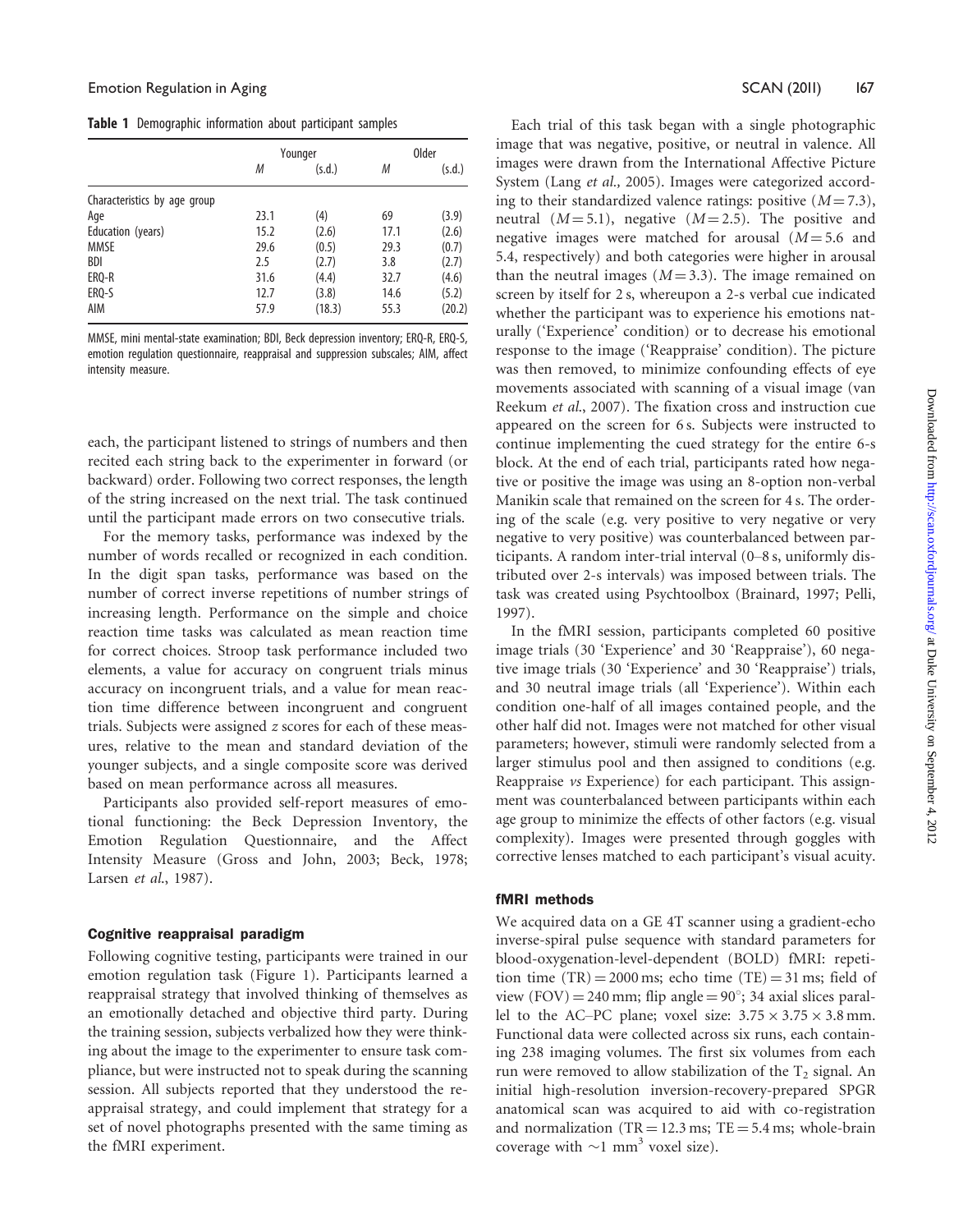

Fig. 1 Cognitive reappraisal task. Participants were trained in the use of a reappraisal strategy for emotion regulation. (A) On 'Experience' trials, participants viewed an image then received an instruction to experience naturally the emotions evoked by that image. The image then disappeared, but participants continued to experience their emotions throughout a 6-s delay period. At the end of the trial, the participants rated the perceived affective valence of that image using an 8-item Likert scale. (B) 'Reappraise' trials had similar timing, save that the cue instructed participants to decrease their emotional response to the image by reappraising the image (e.g. distancing oneself from the scene). Shown are examples of the negative (A) and positive (B) images used in the study.

#### fMRI analysis

Analysis of brain data was performed using FEAT Version 5.98, part of FSL (FMRIB's Software Library) package (Smith et al., 2004). The following pre-statistics processing steps were applied: motion correction using MCFLIRT, slice-timing correction, removal of non-brain voxels using BET, spatial smoothing with a Gaussian kernel of FWHM 6 mm, and high-pass temporal filtering  $(>100 s)$ . To minimize the potential contribution of head motion to our results, we excluded runs with more than five volumes with greater than 1 mm of movement in any direction (younger adults: 14.4% discarded; older adults: 14.2% discarded). All participants had at least two runs included in the final dataset, and 35 out of 42 subjects had four or more runs included. Registration to high-resolution anatomical images and normalization to the Montreal Neurologic Institute (MNI) template image were carried out using FLIRT. All analyses described below use whole-brain-corrected thresholds for significance: voxel-significance thresholds of  $z > 2.3$  and cluster-significance threshold corrected to  $P < 0.05$ .

We used two regression models for our analyses, one for condition effects and the other for interactions between regions. Our first model created five regressors of interest, one for each of the trial types ('Experience-Positive, Experience-Negative, Experience-Neutral, Reappraise-Positive and Reappraise-Negative'). These regressors modeled the 8-s period when participants either reappraised or experienced the emotional content of the stimuli using a unit amplitude

function. Additional nuisance regressors modeled the 2-s visual presentation of each stimulus and the response period. All regressors were convolved with a double-gamma hemodynamic response function. To determine brain regions contributing to emotion regulation regardless of age, we collapsed across age groups to reveal condition-specific activations.

We then determined age-related effects (using the same model) using both region-of-interest (ROI) and whole-brain comparisons. For the ROI analyses, we focused on the amygdala and PFC, with the latter subdivided into the inferior, middle and dorsomedial frontal gyri. Within each of these anatomical regions, we constrained our functional ROIs to voxels activated in any contrast of Experience vs Reappraisal (in either direction, for any valence condition), collapsing across age groups. We note that this ROI-creation procedure provides an unbiased prior for subsequent analyses of interactions among valence, regulation condition and age group. Parameter estimates were extracted using FSL's Featquery tool and were converted into percent signal change for each subject. For the whole-brain comparisons, we introduced age group as a covariate at the third-level (i.e. across-subjects) analysis.

Our second model identified psychophysiological interactions of emotion regulation upon functional connectivity with the amygdala. This model included two regressors consisting of activation time courses in the left and right amygdala, a task regressor that was a boxcar waveform weighted according to the regulation conditions (collapsing across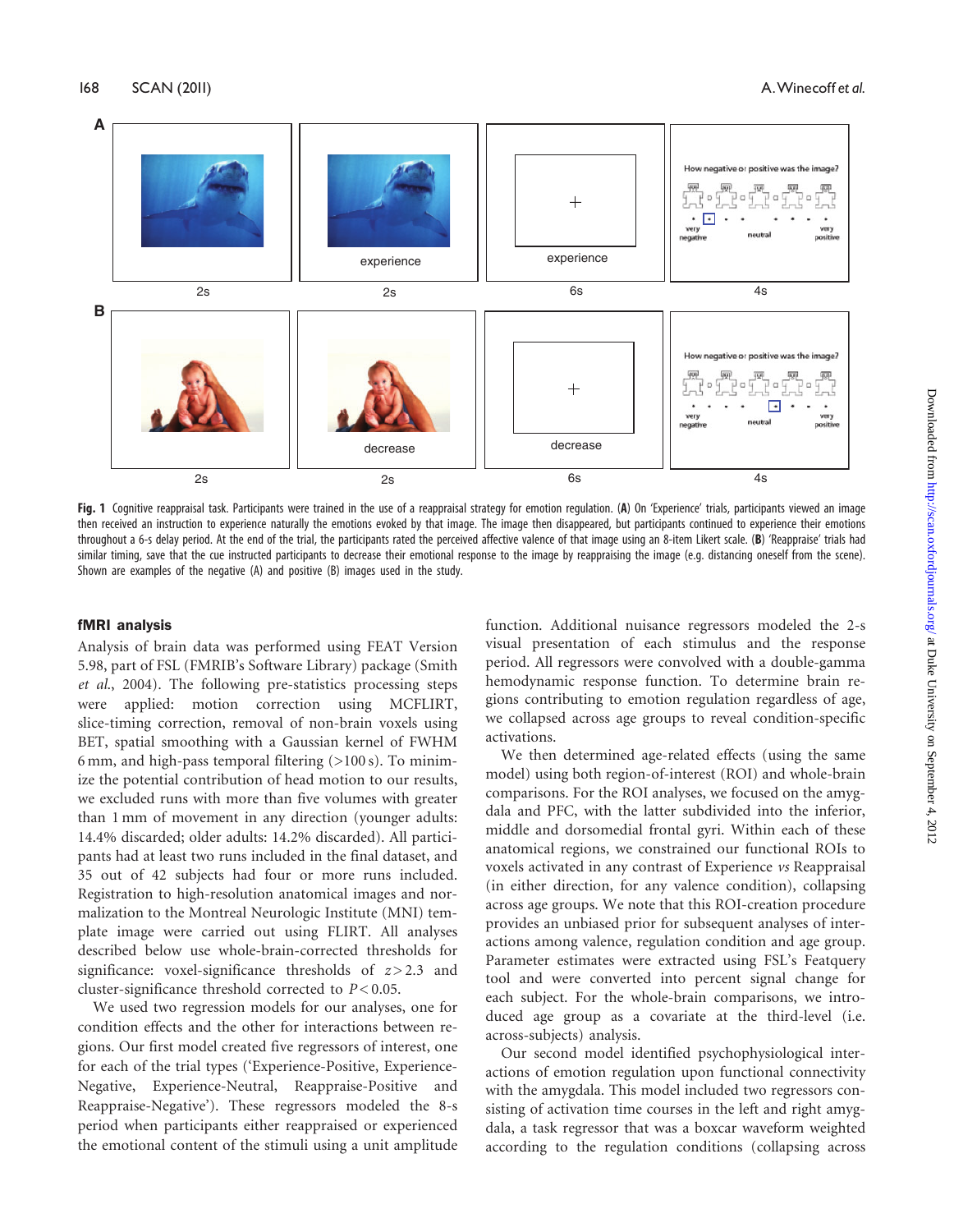valence), and two regressors of interest created from the convolution of amygdala activation and the task regressor. We extracted time courses from functionally defined ROIs in each amygdala, using voxels defined by the conjunction of the 'Reappraise > Experience' contrasts for both positive and negative stimuli.

Finally, to explore the relation between individual differences in cognitive functioning and brain activation during reappraisal, we performed a partial correlation analysis (using JMP; SAS Business Analytics). We examined the relationship between activation changes in each ROI (in the contrast of Reappraisal vs Experience) and the cognitive composite score, while controlling for the effects of age upon both cognition and ROI activation.

## RESULTS

#### Behavior

A three-way analysis of variance examined effects of age group (younger, older), regulation condition ('Reappraise, Experience'), and stimulus category (positive, negative) upon self-reported valence. We found a main effect of condition ( $P < 0.001$ ), but no main effect of age, nor any significant age-by-condition or age-by-condition-by-valence interaction. During the 'Experience' condition, both age groups judged nominally positive images as significantly more positive than neutral images, and negative images as significantly more negative than neutral images (all Ps < 0.001). During the 'Reappraise' condition, positive images were judged as less positive and negative images less negative, compared to 'Experience', for both age groups (all  $Ps < 0.001$ ; Figure 2).

Because the raw data suggested that effects of age upon reappraisal success might be limited to the negative stimuli, post hoc tests examined age differences within each stimulus category, independently. In the 'Reappraise'-negative trial type, older adults reported significantly more negative affect than did younger adults (two-tailed *t*-test,  $P = 0.01$ ). No significant effects of age group were found for other trial types. There were no significant correlations, across individuals, between cognitive composite scores and success of



Fig. 2 Valence ratings across task conditions. Both older and younger adults reported significant emotion regulation: the 'Experience' (Exp) trials led to more extreme valence ratings than the 'Reappraise' (Reap) trials, for both groups.

emotion regulation (i.e. the average valence change from 'Experience to Reappraise' conditions) in either valence condition independently or when averaging across them.

## Regions supporting emotion regulation

We first examined the main effect of condition, 'Reappraise vs Experience' (Figure 3; Table 2), collapsing across age groups, for positive and negative valence separately. We found that reappraisal of positive images evoked increased activation in the dorsolateral prefrontal cortex (dlPFC) and dorsomedial prefrontal cortex (dmPFC), along with the inferior parietal lobule (IPL), all bilaterally. The dlPFC activation included separate foci within the anterior inferior frontal gyrus (IFG) and adjacent insula, along with more posterior activation in the middle frontal gyrus (MFG). A similar pattern of activation was found when examining trials involving negative images.



Fig. 3 Neural correlates of cognitive reappraisal and emotional experience. (A) The contrast of 'Reappraise' >'Experience', collapsed over conditions and age groups, revealed that activation in dlPFC, dmPFC and the IPL increased when participants engaged in reappraisal. (B) Conversely, the contrast of 'Experience' > Reappraise' revealed that activation in the amygdala was decreased by reappraisal. Similar effects were observed for both negative-valenced (left images) and positive-valenced (right images) stimuli.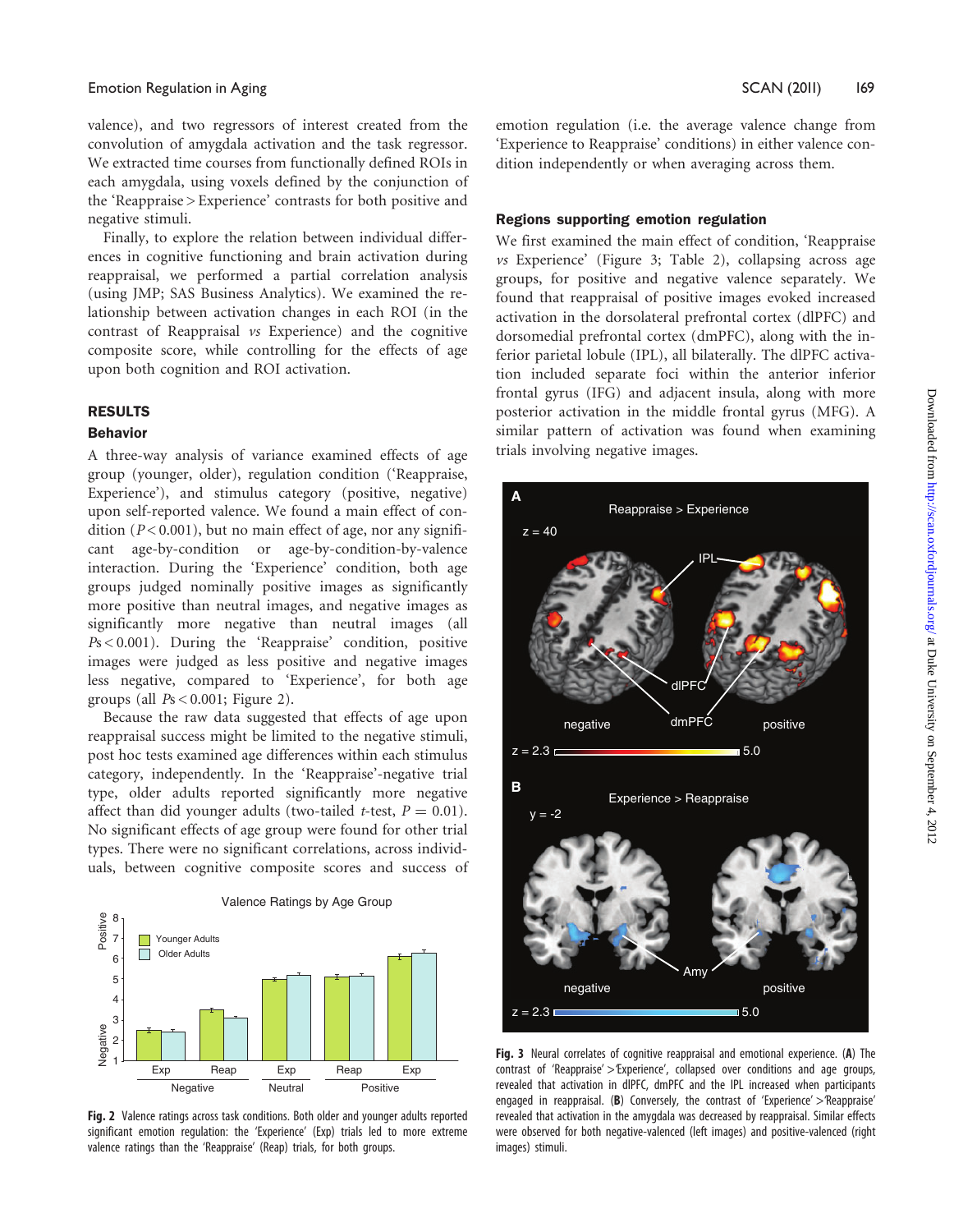## 170 SCAN (2011) A. Winecoff et al.

#### Table 2 Regions of activation associated with cognitive reappraisal or emotional experience

| Region                                          | Positive        |                |       |                  | Negative |                |        |         |                  |       |
|-------------------------------------------------|-----------------|----------------|-------|------------------|----------|----------------|--------|---------|------------------|-------|
|                                                 | BA              | $\chi$         | у     | $\boldsymbol{Z}$ | Max Z    | BA             | $\chi$ | у       | $\boldsymbol{Z}$ | Max Z |
| Group activations for main effects of condition |                 |                |       |                  |          |                |        |         |                  |       |
| Reappraise > experience                         |                 |                |       |                  |          |                |        |         |                  |       |
| Middle frontal gyrus                            | R9              | 40             | 44    | 30               | 4.04     | L6, 8, 9       | 38     | 20      | 44               | 4.09  |
| Middle frontal gyrus                            | L46, 9          | $-46$          | 26    | 22               | 5.18     |                |        |         |                  |       |
| Superior frontal gyrus                          |                 |                |       |                  |          | L8             | $-12$  | 40      | 46               | 3.65  |
| Superior frontal gyrus                          | L8              | $\bf{0}$       | 24    | 50               | 5.75     | L6             | $-6$   | 16      | 58               | 4.08  |
| Insula                                          | L47             | $-38$          | 22    | $-4$             | 4.51     |                |        |         |                  |       |
| Insula                                          | R47             | 40             | 20    | $-4$             | 3.91     | <b>R13</b>     | 46     | 16      | 6                | 4.28  |
| Precentral gyrus                                | R <sub>9</sub>  | 42             | 22    | 36               | 5.59     | <b>R44</b>     | 48     | 14      | 0                | 3.76  |
| Precentral gyrus                                |                 |                |       |                  |          | L44            | $-54$  | 20      | 2                | 5.28  |
| Inferior frontal gyrus                          | L45             | $-56$          | 20    | $\overline{2}$   | 4.70     | L47, 13        | $-39$  | 20      | $-3$             | 4.41  |
| Inferior frontal gyrus                          | <b>R45</b>      | 44             | 18    | 4                | 4.02     | <b>R47</b>     | 41     | 20      | $-4$             | 3.38  |
| Middle frontal gyrus                            | L6              | $-42$          | 14    | 46               | 5.55     | L6             | $-42$  | 12      | 50               | 4.86  |
| Middle frontal gyrus                            | R <sub>6</sub>  | 48             | 10    | 50               | 4.08     |                |        |         |                  |       |
| Cingulate gyrus                                 |                 |                |       |                  |          | L23            | $-2$   | $-8$    | 24               | 3.14  |
| Cingulate gyrus                                 |                 |                |       |                  |          | <b>R31</b>     | 0      | $-32$   | 36               | 2.89  |
| Cingulate gyrus                                 |                 |                |       |                  |          | L23, 31        | $-6$   | $-34$   | 24               | 3.36  |
| Middle temporal gyrus                           | L21, 37         | $-62$          | $-46$ | $-2$             | 4.46     | L39            | $-38$  | $-62$   | 30               | 3.58  |
| Middle temporal gyrus                           |                 |                |       |                  |          | <b>R39</b>     | 58     | $-64$   | 26               | 3.58  |
| Supramarginal gyrus                             | R40             | 60             | $-52$ | 34               | 5.70     |                |        |         |                  |       |
| Inferior temporal gyrus                         | L37             | $-64$          | $-56$ | $-10$            | 4.23     |                |        |         |                  |       |
| Angular gyrus                                   | <b>B39</b>      | $-42$          | $-58$ | 44               | 5.89     | B39, 40        | 50     | $-60$   | 42               | 3.68  |
| Superior temporal gyrus                         | L39             | $-52$          | $-60$ | 26               | 4.43     | <b>B39</b>     | $-52$  | $-60$   | 34               | 3.74  |
| Inferior parietal lobule                        | L7              | $-40$          | $-62$ | 54               | 4.21     | <b>B40</b>     | 62     | $-52$   | 40               | 3.69  |
| Superior parietal lobule                        | L7              | $-38$          | $-68$ | 54               | 4.62     |                |        |         |                  |       |
| Precuneus                                       | L31, 7          | $-6$           | $-72$ | 32               | 4.29     | L39, 19        | $-40$  | $-66$   | 42               | 4.55  |
|                                                 |                 |                |       |                  |          |                |        |         |                  |       |
| Experience > Reappraise                         |                 |                |       |                  |          |                |        |         |                  |       |
| Medial frontal cortex                           | L10, 9          | $-8$           | 56    | 2                | 5.35     |                |        |         |                  |       |
| Medial frontal cortex                           | R <sub>10</sub> | 4              | 56    | $-6$             | 4.72     | <b>R25</b>     | 14     | 8       | $-26$            | 3.18  |
| Medial frontal cortex                           | L32             | $-4$           | 44    | $-6$             | 4.71     |                |        |         |                  |       |
| Inferior frontal gyrus                          | L47             | $-20$          | 10    | $-28$            | 3.91     |                |        |         |                  |       |
| Putamen                                         |                 |                |       |                  |          | R              | 26     | 0       | $-16$            | 3.83  |
| Cingulate gyrus                                 | L <sub>24</sub> | $-4$           | $-2$  | 36               | 4.42     |                |        |         |                  |       |
| Cingulate gyrus                                 | R <sub>24</sub> | $\overline{4}$ | $-4$  | 42               | 3.88     |                |        |         |                  |       |
| Para-central lobule                             | L31             | $-6$           | $-6$  | 46               | 4.84     |                |        |         |                  |       |
| Globus pallidus                                 |                 |                |       |                  |          | B              | $-24$  | $-6$    | $-8$             | 4.08  |
| Amygdala                                        | B               | $-22$          | $-8$  | $-20$            | 3.20     | B              | $-19$  | $-2$    | $-18$            | 3.90  |
| Pre-central gyrus                               |                 |                |       |                  |          | R <sub>4</sub> | 34     | $-18$   | 62               | 3.61  |
| Cingulate gyrus                                 | L31             | $-10$          | $-20$ | 36               | 3.41     |                |        |         |                  |       |
| Post-central gyrus                              |                 |                |       |                  |          | R40            | $-64$  | $-20$   | 20               | 4.1   |
| Caudate                                         | R               | $20\,$         | $-22$ | 28               | 4.32     | L              | -4     | 6       | $-6$             | 3.89  |
| Post-central gyrus                              | B <sub>2</sub>  | $-46$          | $-22$ | 28               | 5.03     | B <sub>2</sub> | 48     | $-22$   | 26               | 4.27  |
| Insula                                          | R41, 13         | 50             | $-24$ | 14               | 4.11     | R13            | 38     | $-20$   | 24               | 3.56  |
| Inferior parietal lobule                        | L <sub>2</sub>  | $-44$          | $-26$ | 34               | 4.56     | L40            | $-56$  | $-24$   | 26               | 4.29  |
| Insula                                          | L13             | $-48$          | $-28$ | 24               | 4.13     | L13            | $-40$  | $-22$   | 22               | 3.27  |
| Cingulate gyrus                                 | <b>R31</b>      | 26             | $-36$ | 26               | 4.02     |                |        |         |                  |       |
| Cuneus                                          | <b>R17</b>      | 16             | $-88$ | 12               | 3.8      | <b>R18</b>     | 28     | $-100$  | 8                | 4.09  |
| Middle occipital gyrus                          | <b>R18</b>      | 32             | $-90$ | $\overline{2}$   | 4.08     | R19, 18        | 34     | $-94$   | 22               | 3.87  |
| Inferior occipital gyrus                        | <b>R18</b>      | 24             | $-96$ | $-6$             | 4.11     | L19            | $-36$  | $-80\,$ | 4                | 4.16  |
| Lingual gyrus                                   | R17, 18         | 24             | $-96$ | 8                | 4.66     | <b>R17</b>     | 22     | $-92$   | 10               | 3.69  |

BA, estimated Brodmann's Area; L, left; R, right; B, bilateral; x, y, z, coordinates of peak voxel, shown in MNI space; Max Z, z-statistic of peak voxel.

Positive 'Experience' trials, compared to positive 'Reappraise' trials, evoked increased activation in regions including bilateral amygdala, mid-cingulate cortex, bilateral post-central gyrus and pregenual cortex. Negative 'Experience' trials, compared to negative 'Reappraise' trials,

revealed activations in amygdala, post-central gyrus and putamen, all bilaterally. For both age groups, PFC activation increased and amygdala activation decreased under reappraisal (Figure 4). Collectively, these findings replicate prior reports from studies of emotion regulation.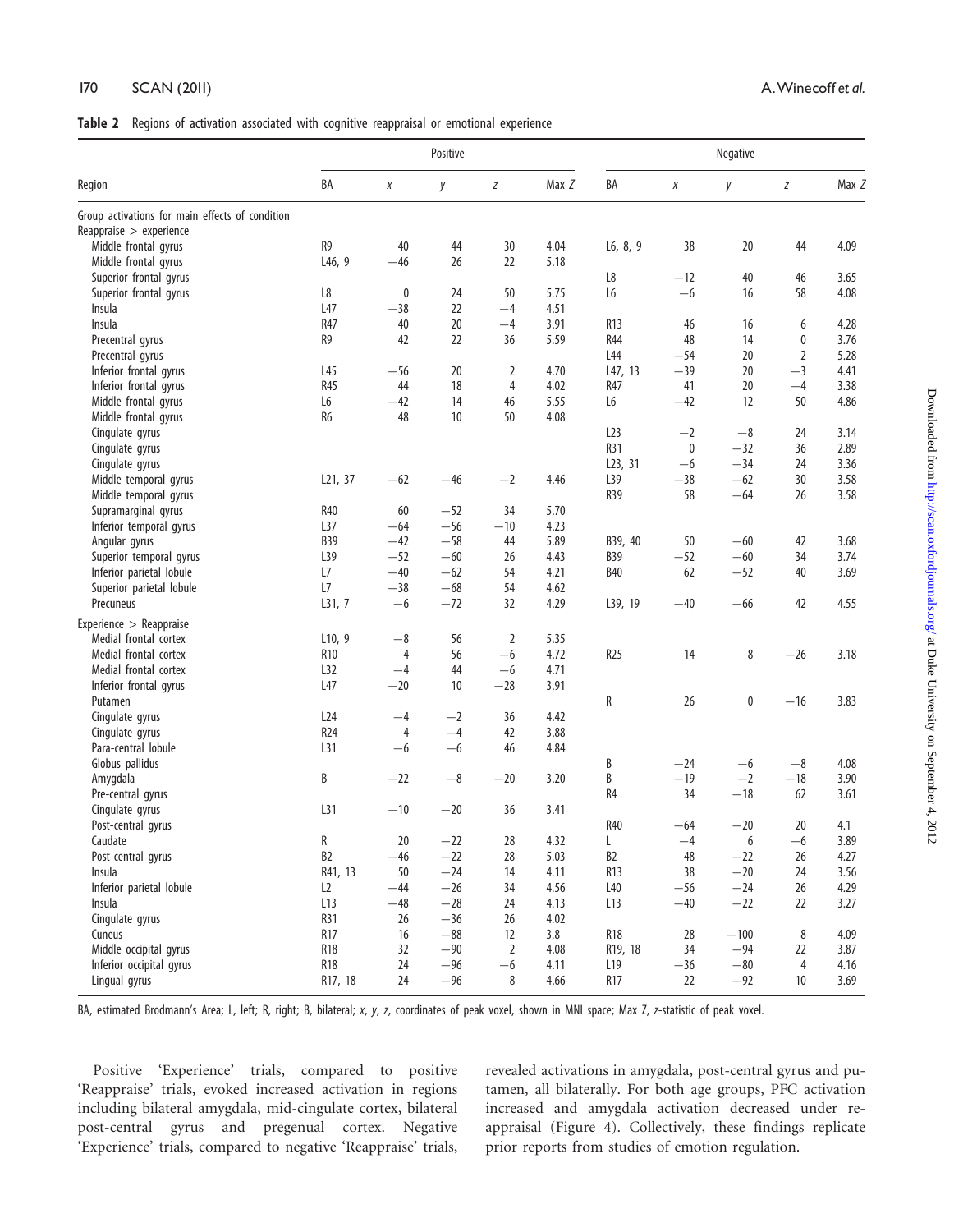Emotion Regulation in Aging SCAN (2011) 171



Fig. 4 Modulation of prefrontal and amygdalar activation by emotion regulation. (A) Examination of a functional region of interest in the LIFG revealed a pattern of activation that followed subjects' self-reports of emotion regulation. Shown here are voxels activated in the contrast between 'Reappraise-Negative' and 'Experience-Negative' conditions. (B) For both positive and negative stimuli, and for both younger and older adults, LIFG activation increased to 'Reappraise' trials compared to 'Experience' trials. (C) Conversely, a functional region of interest comprising the bilateral amygdala (Amy) revealed a systematic decrease in activation under emotion regulation. Shown are voxels activated in the contrast between 'Experience-Negative' and 'Reappraise-Negative' conditions. (D) For both positive and negative stimuli, and for both younger and older adults, amygdala activation increased to 'Experience' trials compared to 'Reappraise' trials.

## Functional connectivity

To evaluate whether these opposing responses in PFC and the amygdala were driven by the functional demands of the task, we conducted psychophysical interaction (PPI) analyses using the left and right amygdala as seed regions and the regulation condition ('Experience vs Reappraise') as a modulatory variable. The time courses of amygdalar responses were regressors in the design matrix and convolved with a boxcar function using a positive weight for 'Reappraise' trials and a negative weight for 'Experience' trials to create the PPI regressor. Activity in both the left and right amygdala exhibited a regulation-modulated PPI with left PFC, specifically overlapping in left IFG (LIFG) (Figure 5, Table 3). This activation was observed in a more anterior region of the IFG than the IFG activation in the whole brain analysis of 'Reappraise > Experience'. Interrogating connectivity for the each valence independently revealed that there were significant PPIs between each amygdala and the LIFG for the negative stimuli, but not for the positive stimuli, although direct comparison found no significant difference between the valence conditions. No significant age differences were

observed in functional connectivity of these ROIs. Thus, we conclude that the functional connectivity between the LIFG and the amygdala was indeed modulated by the regulation demands of the task, leaving open the question of whether that modulation has valence dependence.

## Effects of age

We next investigated differences in activation between the age groups, using both whole-brain and ROI analyses. We conducted an unbiased test that measured the percent signal change associated with each condition within PFC ROIs (IFG, MFG, dmPFC) and the amygdala. All ROIs were defined according to the procedures described above, and were interrogated separately for each hemisphere (except for dmPFC). Only one ROI showed a significant age-group difference: older adults exhibited decreased LIFG activation in the 'Reappraisal' minus 'Experience' contrast for negative stimuli ( $P < 0.05$ ). To confirm this difference, we also performed a whole-brain analysis, which revealed that, for the contrast between negative 'Reappraise' and 'Experience' trials, the younger adults exhibited a greater change in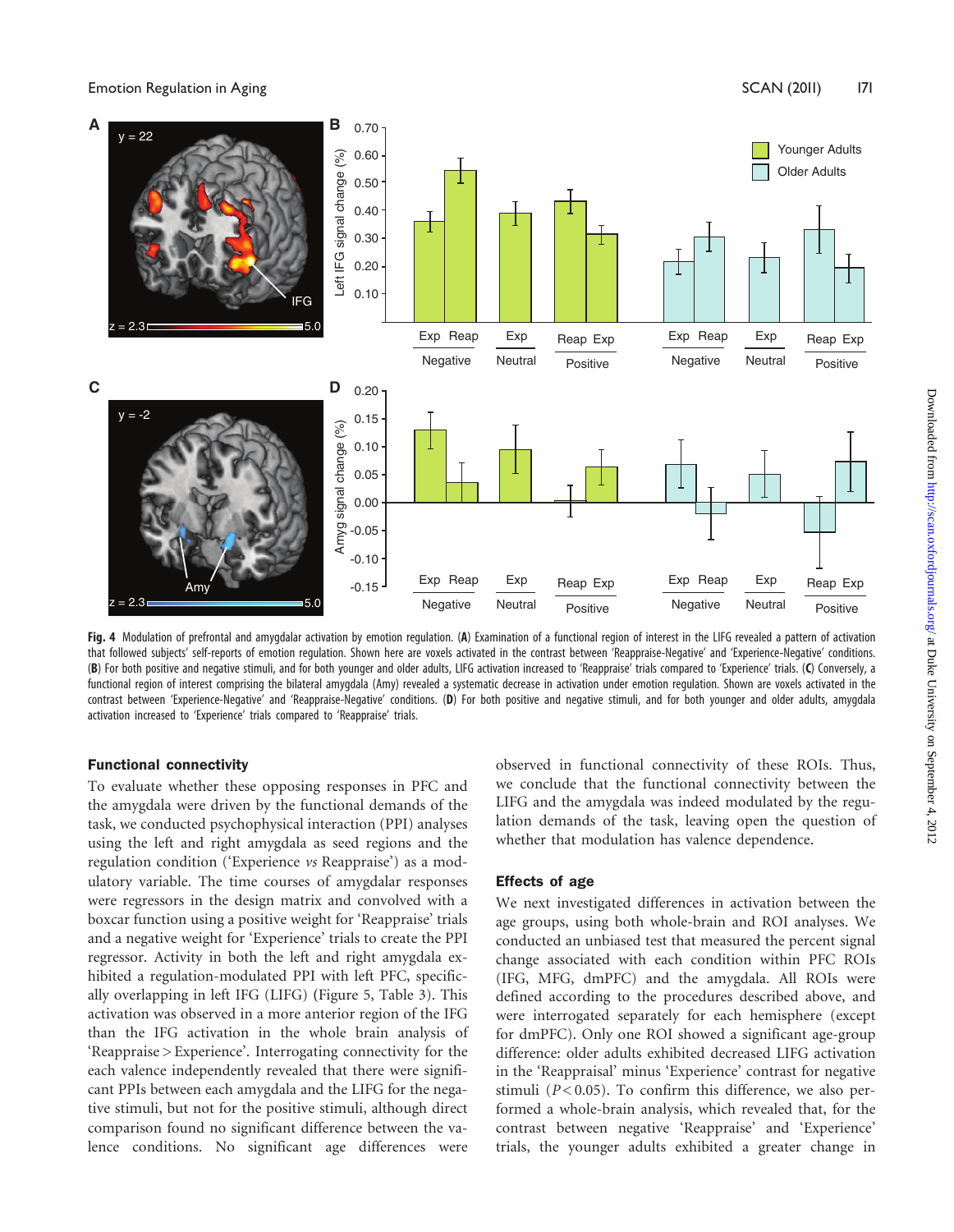

Fig. 5 A PPI between amygdala and lateral prefrontal cortex. We conducted a PPI analysis using each of the left and right amygdala as seed regions, and the regulation condition ('Reappraise' or 'Experience') as a modulatory variable. Significant PPI effects were observed in the left prefrontal cortex, with a region of overlap in the LIFG. These results indicate that emotion regulation modulates the functional connectivity between the amygdala and the LIFG.

activation than older adults in two regions: the LIFG and superior temporal gyrus (Figure 6, Table 4). The LIFG activation observed here was more ventral to the LIFG activation produced from our PPI analysis. Across our sample of older subjects, those individuals who showed greater neural effects of regulation ('Reappraise' minus 'Experience') evinced greater regulation success on negative trials  $(r=0.48,$  $P < 0.05$ ). Younger participants did not show this relationship  $(r = 0.08, P = 0.70)$ .

Our whole-brain analyses of the 'Reappraise' minus 'Experience' contrast revealed no significant effects of age

Table 3 Regions of activation exhibiting a PPI with seed regions in the left and right amygdale

| Region                                      | BA                   | X     | у     | Z             | Max Z |  |  |  |
|---------------------------------------------|----------------------|-------|-------|---------------|-------|--|--|--|
| Activations for left and right amygdala PPI |                      |       |       |               |       |  |  |  |
| Left amygdala                               |                      |       |       |               |       |  |  |  |
| Middle frontal gyrus                        | L <sub>10</sub> , 11 | $-44$ | 60    | $-4$          | 3.52  |  |  |  |
| Inferior frontal gyrus                      | L <sub>10</sub>      | $-52$ | 54    | $-6$          | 3.69  |  |  |  |
| Anterior cingulate                          | 32                   | $-16$ | 46    | $-18$         | 3.74  |  |  |  |
| Medial frontal gyrus                        | L <sub>10</sub>      | $-14$ | 42    | $-18$         | 3.91  |  |  |  |
| Middle frontal gyrus                        | R <sub>11</sub>      | 22    | 42    | $-24$         | 3.33  |  |  |  |
| Inferior frontal gyrus                      | R47                  | 18    | 34    | $-24$         | 3.51  |  |  |  |
| Inferior frontal gyrus                      | L44                  | $-54$ | 18    | 10            | 3.51  |  |  |  |
| Middle frontal gyrus                        | L9,46                | $-48$ | 18    | 22            | 3.82  |  |  |  |
| Precuneus                                   | R7                   | $-8$  | $-68$ | 62            | 3.90  |  |  |  |
| Right amygdala                              |                      |       |       |               |       |  |  |  |
| Inferior frontal gyrus                      | L <sub>10</sub>      | $-42$ | 58    | $-4$          | 2.91  |  |  |  |
| Middle frontal gyrus                        | L <sub>10</sub>      | $-42$ | 56    | $\mathfrak z$ | 3.67  |  |  |  |
| Middle frontal gyrus                        | 110                  | $-34$ | 52    | 6             | 3.06  |  |  |  |
| Superior frontal gyrus                      | L <sub>10</sub>      | $-26$ | 52    | 18            | 2.86  |  |  |  |
| Middle frontal gyrus                        | L <sub>10</sub>      | $-36$ | 50    | 14            | 4.02  |  |  |  |
| Middle frontal gyrus                        | L <sub>10</sub>      | $-46$ | 50    | 4             | 4.00  |  |  |  |

BA, estimated Brodmann's Area; L, left; R, right; B, bilateral; x, y, z, coordinates of peak voxel, shown in MNI space; Max Z, z-statistic of peak voxel.

for positive stimuli. Post hoc analyses on the LIFG ROI identified above (i.e. the region found for age effects on the reappraisal of negative stimuli) revealed that the effect of age on the response to positive stimuli was non-significant and, moreover, significantly less than that to negative stimuli (age-group-by-condition interaction,  $P < 0.01$ ). Thus, while we cannot exclude the possibility that this region contributes to reappraisal of positive stimuli in either age groupwhether with a subthreshold response or in other task contexts-we found no evidence for such a relationship in the present data.

#### Effects of cognition

Finally, we investigated whether individual differences in cognitive functioning could explain the pattern of activation in the PFC observed during reappraisal, including the reduction in reappraisal-related IFG activation in older adults. We computed the partial correlation, across all subjects, between the cognitive composite score and relative activation in the 'Reappraise vs Experience' conditions, while controlling for age. For negatively valenced stimuli, there was a negative partial correlation between cognitive performance and activation in the left  $[r(40) = -0.52, P < 0.05]$  and right  $[r(40) = -0.39, P < 0.05]$  amygdala (Figure 7), with both correlations robust to removal of outlier subjects. For positively valenced stimuli, there was a positive partial correlation between activation in the LIFG and cognitive performance  $[r(40) = 0.32, P < 0.05]$ . We note, however, that post hoc analyses revealed that this correlation was no longer significant once the most extreme outlier was removed from the analysis. Collectively, these results indicate that increased cognitive abilities are associated with a greater decrease in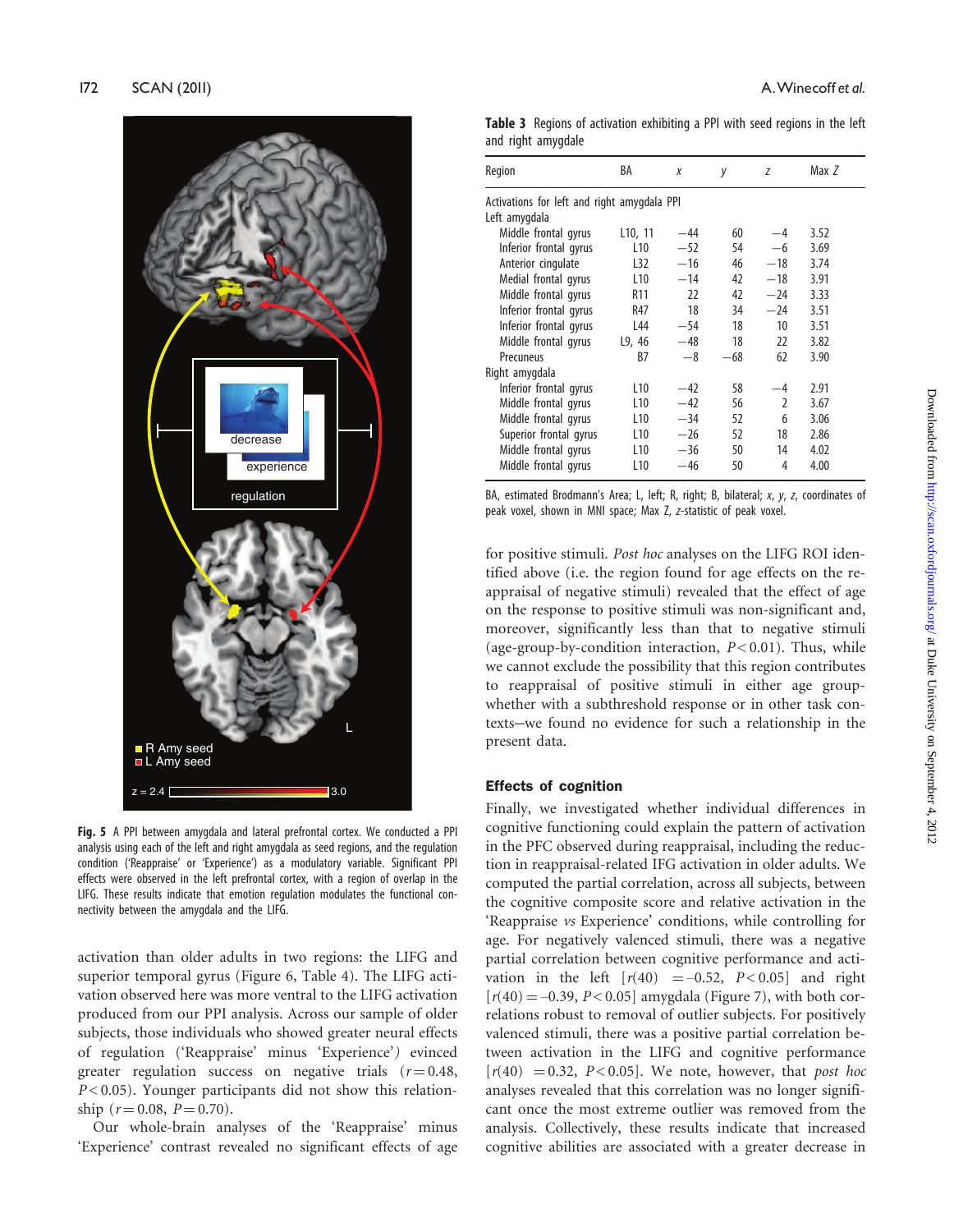## Emotion Regulation in Aging SCAN (2011) 173





Fig. 6 Age differences in the modulation of lateral prefrontal cortex by emotion regulation. A whole-brain analysis identified brain regions for which the contrast between 'Reappraise' and 'Experience' conditions was significantly different between younger and older adults. (A) We found one region for which there was greater activation for younger compared to older adults, for regulation of negative emotions: the LIFG. (B) Within this region, young adults exhibited significantly greater activation during 'Reappraise' compared to 'Experience' trials, whereas older adults showed no differences between those conditions.

Table 4 Regions exhibiting a significant effect of age-group on the negative-reappraise > negative-experience contrast

| Region                                                               | BA     | X     |       |      | Max Z |  |  |  |  |
|----------------------------------------------------------------------|--------|-------|-------|------|-------|--|--|--|--|
| Age group difference for negative-reappraise $>$ negative-experience |        |       |       |      |       |  |  |  |  |
| Superior temporal gyrus                                              | L41,22 | $-46$ | $-34$ | 12   | 3.48  |  |  |  |  |
| Middle temporal gyrus                                                | L21    | $-54$ | $-44$ | 14   | 3.31  |  |  |  |  |
| Inferior frontal gyrus                                               | 147    | $-34$ | 38    | $-6$ | 3.74  |  |  |  |  |
| Claustrum                                                            |        | $-30$ | 18    | $-2$ | 2.6   |  |  |  |  |

BA, estimated Brodmann's Area; L, left; x, y, z, coordinates of peak voxel, shown in MNI space; Max Z, z-statistic of peak voxel.

amygdala activation, consistent with successful regulation. These results reveal that cognitive abilities are significant predictors of activation associated with successful reappraisal, above and beyond the effects of age itself.

## **DISCUSSION**

Despite substantial prior behavioral research on lifespan changes in emotional cognition, relatively little is known about the accompanying changes in the underlying brain mechanisms. In the current study, we investigated the neural substrates of emotion regulation within samples of younger and older adults. There were three main findings. First, we replicated the pattern of opposing activation in prefrontal cortex and the amygdala-here, expressed as a psychophysiological interaction-typically reported during conditions of emotion regulation. Second, we found that older adults exhibited decreased reappraisal-related activation in the lateral PFC, specifically the LIFG, compared to younger adults. Changes in activation in this region were predictive of reappraisal success, for older adults only, suggesting that the LIFG plays a critical role in older adults' ability to regulate emotion. Third, we showed that the activation decrease in the bilateral amygdala in the negative condition was correlated with an independent measure of cognitive ability, even when controlling for age. We consider the implications of these results in the following sections.

The recent explosion of interest in social cognitive neuroscience has been accompanied by many explorations of cognition–emotion interactions. Of particular note have been studies of emotion regulation, which explore the neural underpinnings of common therapeutic strategies for minimizing experienced emotion. While the targeted aspects of emotion regulation have differed over many studies, leading to some diversity of results, some core findings have been consistently reported: active regulation of emotions leads to an increase in PFC activation, but a decrease in amygdalar activation (Ochsner and Gross, 2008). Moreover, recent studies have revealed that reappraisal modulates the functional connectivity between PFC and the amygdala (Banks et al., 2007), potentially among several pathways for cognitive control of emotional responses (Wager et al., 2008). These effects have been interpreted, naturally, as reflecting increased control demands but decreased emotional experience during reappraisal.

Of note, nearly all prior neuroimaging studies using cognitive reappraisal (or other emotion regulation strategies) have used young adult subjects (but see Urry et al., 2006, van Reekum et al., 2007 and Urry et al., 2009, each of whom studied only an older-adult sample). It has been long recognized that cognitive function declines with increasing age. Contributing to this decline are age-related changes within several brain regions, including PFC (Madden et al., 2005). With increasing age, there is reduced cortical volume within PFC (Raz et al., 1997) and diminished structural connectivity between PFC and other brain regions; for a review see (Sullivan and Pfefferbaum, 2006; Dennis and Cabeza, 2008; Madden et al., 2009). Moreover, a spate of studies have demonstrated differences between younger and older adults in observed patterns of prefrontal function (Hedden and Gabrieli, 2004). Given these robust age differences in the neural substrates of cognitive control, combined with the well-established changes in emotional processing with age, one might predict that emotion regulation would reflect a dramatically different set of neural contributors within older adults. That prediction was not supported by our data.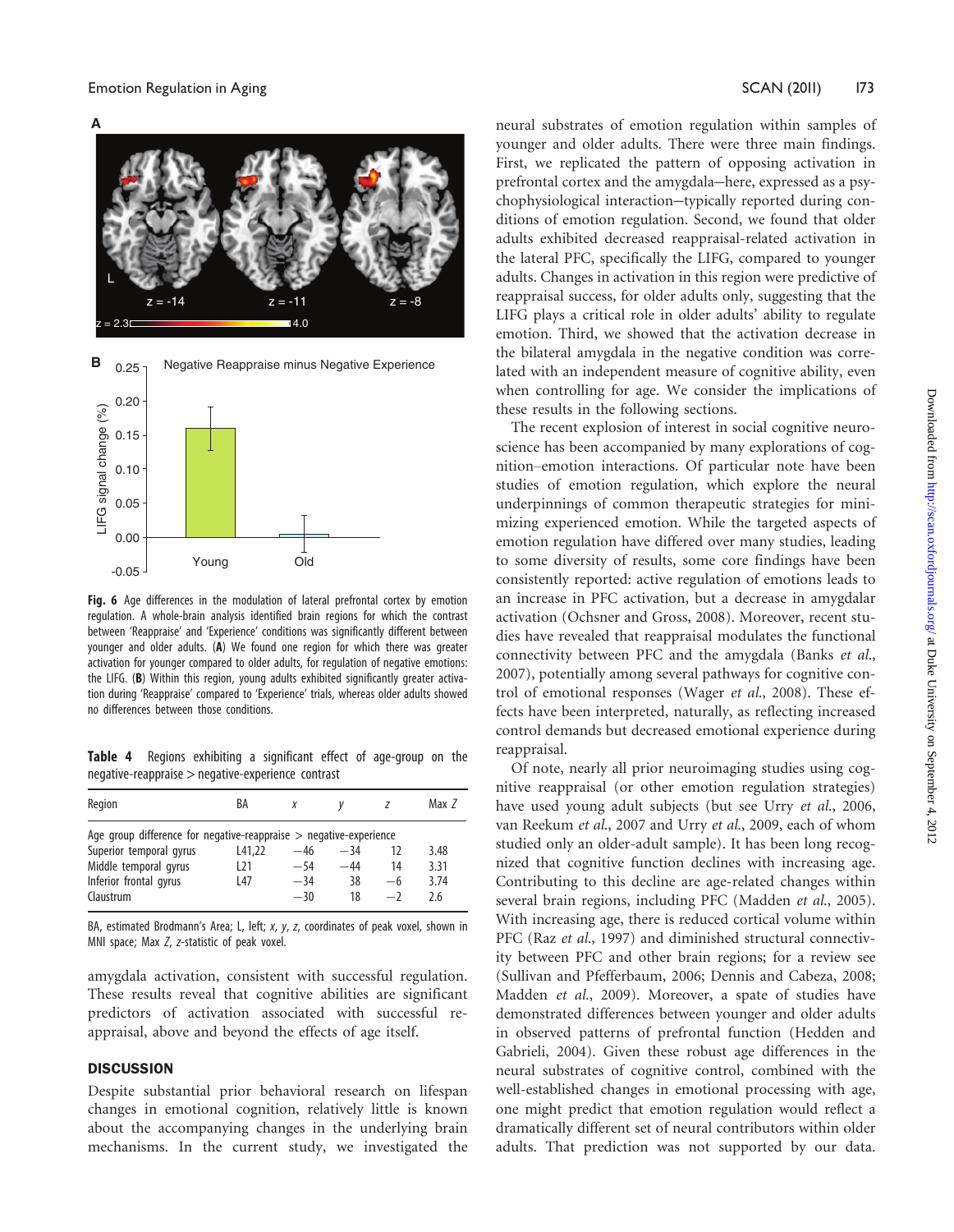

Fig. 7 Partial correlations between cognitive ability and regulation-related activation in the amygdala. For functional regions of interest in prefrontal cortex and the amygdala, we examined whether individual differences in cognitive abilities predicted regulation-induced changes in activation. We assessed cognition through a battery that tested aspects of memory and processing speed. Partial correlation analyses evaluated the relationship between composite cognitive scores and changes in activation between the 'Reappraise' and 'Experience' conditions, after controlling for any effects of age itself. Shown are leverage scatterplots of the relationships between age-controlled cognitive battery z scores and age-controlled activation in the left (A) and right (B) amygdala. For both regions, increased cognitive ability predicted greater decreases in activation under conditions of emotion regulation.

Contrary to evidence suggesting that older adults show increased capacity to regulate emotion (Gross et al., 1997), our results indicated that older and younger adults show generally similar behavioral and neural consequences of cognitive reappraisal. One explanation for this finding is that most studies reporting age differences in emotional processing involve minimal engagement with stimuli. Recent data suggests that selective attention, which is thought to be highly important for emotional control in older adults (Isaacowitz et al., 2006), is not cognitively demanding (Allard et al., 2009). Reappraisal, in contrast, involves engaging a specific and explicit strategy, for which older adults may elicit substantial (and potentially compensatory) prefrontal control processes.

Despite the cognitively demanding nature of our task, older adults expressed the standard pattern of increased PFC activation as previously reported for younger adults. Furthermore, there were no age differences in reappraisalrelated activation in the dorsolateral and dorsomedial PFC, or any changes in functional connectivity between the amygdala and the lateral PFC. Collectively, these results indicate that older and younger adults utilize a generally similar network for emotion regulation.

We did observe selective age-related differences within this network: older adults exhibited reduced LIFG activation to reappraisal of negative stimuli. As noted above, emotion regulation typically evokes activation in diverse aspects of lateral and medial prefrontal cortex, perhaps reflecting the breadth of strategies used by participants (Ochsner et al., 2004). One potential interpretation for the contribution of IFG comes from its role in goal-directed inhibition, as shown when people cancel a planned response based on a sudden cue (Aron et al., 2004) or a no-go stimulus (Liddle et al.,

2001; Rubia et al., 2001). As one relevant example, the emotional oddball task requires inhibition of behavioral responses to unexpected and task-irrelevant emotional stimuli (i.e. infrequently presented photographs with negative valence). Those photographs evoke activation in the IFG, in contrast to the more dorsal activation observed to attended task-relevant stimuli (Dolcos et al., 2006; Dolcos and McCarthy, 2006). Though activations in the IFG during inhibition tasks are often right lateralized, damage to the LIFG also impairs performance on no-go tasks (Swick et al., 2008), suggesting that both left and right IFG play important roles in successful inhibition. Furthermore, greater increases in activation in the IFG during reappraisal of negative images predicted greater modulation of valence ratings in older but not younger adults. One possible explanation for our age differences in IFG activation, therefore, is that older and younger adults differ in their engagement of inhibitory control processes supported by IFG as involved in emotion regulation, particularly of negative affect.

We note that age-related changes in functioning may be manifest in various changes in neural function, depending on task context. Previous research across many cognitive domains, from executive function to memory, has come to equivocal conclusions. In some settings, older adults demonstrate reduced prefrontal activation (Stebbins et al., 2002; Thomsen et al., 2004), while in other paradigms older adults show increased activation (Schiavetto et al., 2002; Langenecker et al., 2004; Madden et al., 2004; Grady et al., 2005; Gutchess et al., 2005). According to functional compensation theories (Cabeza, 2002), older adults recruit regions of prefrontal cortex to compensate for other deficits in processing, whether within prefrontal cortex itself (Cabeza et al., 2002) or in more posterior brain regions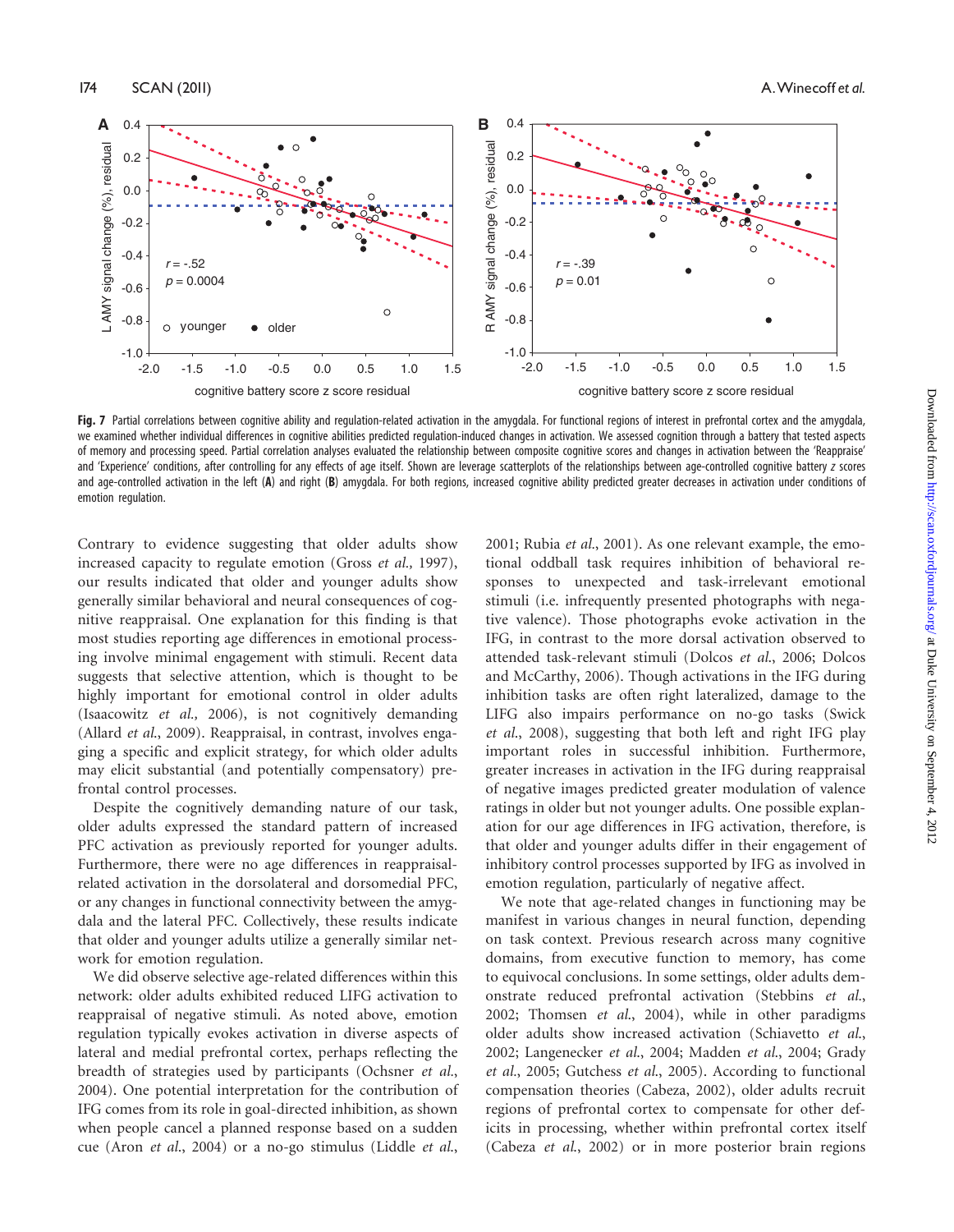(Davis et al., 2007). Under these and similar perspectives, changes in PFC function during emotion regulation may reflect not age itself, but the cognitive decline that accompanies aging to greater or lesser degrees across individuals. Though it has been hypothesized that specific cognitive abilities support reappraisal (Ochsner and Gross, 2008), a relationship between explicit measures of cognitive functioning and neural activation during reappraisal has not been demonstrated.

Our results provide the novel demonstration that individual differences in cognitive ability are correlated with patterns of brain activation during reappraisal; specifically, we found that the negative reappraisal-related decrease in amygdala activation was correlated with the relative cognitive abilities of our participants. Our results converge with findings from both behavioral and neural investigations of the effects of cognitive ability on emotion regulation. Specifically, biases in emotional memory thought to result from emotion regulation during encoding correlate with executive functioning in older adults (Mather and Knight, 2005). Additionally, compared to younger adults and cognitively low-functioning older adults, high-functioning older adults show greater recruitment of the LIFG in a task thought to engage the inhibition of negative stereotypes (Krendl et al., 2009). Our results, therefore, support the hypothesis that cognitive functioning predicts neural markers, if not behavioral manifestations, of emotion regulation.

The correlation between cognitive functioning and the amygdala was only significant for the negative condition, consistent with recent findings that different pathways between the ventrolateral PFC and the amygdala and ventral striatum independently support successful regulation. Wager et al. (2008), suggest that the pathway between the PFC and the ventral striatum might be engaged by the process of generating more positive appraisals, whereas the pathway between the PFC and the amygdala may be engaged by generating less negative appraisals of emotional stimuli. Our reappraisal instructions encouraged subjects to minimize negative aspects of stimuli, not to emphasize positive aspects, supporting this interpretation. Strikingly, the observed relationships between cognition and activation (see Figure 7) held when collapsing over both age groups, suggesting that it reflects differences across individuals that are not specific to age-related change. We speculate that the neural consequences of emotion regulation might be best considered not as a direct effect of age, but as a secondary consequence of age-related cognitive decline. Accordingly, our results make the strong prediction that placing older adults in contexts that minimize cognitive demands would lead to improved emotion regulation.

#### REFERENCES

Allard, E.S., Wadlinger, H.A., Isaacowitz, D.M (2009). Positive Gaze Preferences in Older Adults: Assessing the Role of Cognitive Effort with Pupil Dilation. Aging, Neuropsychology, and Cognition [Epub-ahead of print; 4 November 2009], doi:10.1080/13825580903265681.

- Aron, A.R., Robbins, T.W., Poldrack, R.A (2004). Inhibition and the right inferior frontal cortex. Trends in Cognitive Sciences, 8, 170–7.
- Banks, S.J., Eddy, K.T., Angstadt, M., Nathan, P.J., Phan, K.L (2007). Amygdala frontal connectivity during emotion regulation. Social Cognitive and Affective Neuroscience, 2, 303–12.
- Beauregard, M., Levesque, J., Bourgouin, P (2001). Neural correlates of conscious self-regulation of emotion. Journal of Neuroscience, 21, RC165.
- Beck, A.T. (1978). The Beck Depression Inventory. New York: Psychological Corporation.
- Blanchard-Fields, F., Stein, R., Watson, T.L (2004). Age differences in emotion-regulation strategies in handling everyday problems. The Journals of Gerontology, Series B: Psychological Sciences and Social Sciences, 59, 261–9.
- Brainard, D.H (1997). The psychophysics toolbox. Spatial Vision, 10, 433–6. Cabeza, R (2002). Hemispheric asymmetry reduction in older adults: the HAROLD model. Psychology and Aging, 17, 85–100.
- Cabeza, R., Anderson, N.D., Locantore, J.K., McIntosh, A.R (2002). Aging gracefully: compensatory brain activity in high-performing older adults. NeuroImage, 17, 1394–402.
- Carstensen, L.L., Isaacowitz, D.M., Charles, S.T (1999). Taking time seriously: a theory of socioemotional selectivity. American Psychologist, 54, 165–81.
- Carstensen, L.L., Pasupathi, M., Mayr, U., Nesselroade, J.R (2000). Emotional experience in everyday life across the adult life span. Journal of Personality and Social Psychology, 79, 644–55.
- Davis, S.W., Dennis, N.A., Daselaar, S.M., Fleck, M.S., Cabeza, R (2007). Que PASA? The posterior anterior shift in aging. Cerebral Cortex, 18, 1201–9.
- Dennis, N.A., Cabeza, R (2008). Neuroimaging of healthy cognitive aging. In: Craik, F.I.M., Salthouse, T.A., editors. Handbook of Aging and Cognition, 3rd edn. Mahwah, NJ: Erlbaum, pp. 1–54.
- Dolcos, F., Kragel, P., Wang, L., McCarthy, G (2006). Role of the inferior frontal cortex in coping with distracting emotions. NeuroReport, 17, 1591–4.
- Dolcos, F., McCarthy, G (2006). Brain systems mediating cognitive interference by emotional distraction. Journal of Neuroscience, 26, 2072–9.
- Folstein, M.F., Folstein, S.E., McHugh, P.R (1975). Mini-mental state: a practical method for grading the cognitive state of patients for the clinician. Journal of Psychiatric Research, 12, 189–98.
- Goldin, P.R., McRae, K., Ramel, W., Gross, J.J (2008). The neural bases of emotion regulation: reappraisal and suppression of negative emotion. Biological Psychiatry, 63, 577–86.
- Grady, C.L., McIntosh, A.R., Craik, F.I.M (2005). Task-related activity in prefrontal cortex and its relation to recognition memory performance in young and old adults. Neuropsychologia, 43, 1466–81.
- Gross, J.J (1998). The emerging field of emotion regulation: an integrative review. Review of General Psychology, 2, 271–99.
- Gross, J.J., Carstensen, L.L., Pasupathi, M., Tsai, J., Gotestam Skorpen, C., Hsu, A.Y.C (1997). Emotion and aging: experience, expression, and control. Psychology and Aging, 12, 590–9.
- Gross, J.J., John, O.P (2003). Individual differences in two emotion regulation processes: implications for affect, relationships, and well-being. Journal of Personality and Social Psychology, 85, 348–62.
- Gutchess, A.H., Welsh, R.C., Hedden, T., et al. (2005). Aging and the Neural correlates of successful picture encoding: frontal activations compensate for decreased medial-temporal activity. Journal of Cognitive Neuroscience, 17, 84–96.
- Gyurak, A., Goodkind, M.S., Madan, A (2009). Do tests of executive functioning predict ability to downregulate emotions spontaneously and when instructed to suppress? Cognitive, Affective, and Behavioral Neuroscience, 9, 144–52.
- Hedden, T., Gabrieli, J.D.E (2004). Insights into the ageing mind: a view from cognitive neuroscience. Nature Reviews Neuroscience, 5, 87–96.
- Henninger, D.E., Madden, D., Huettel, S.A (in press). Processing speed and memory mediate age-related differences in decision making. Psychology and Aging.